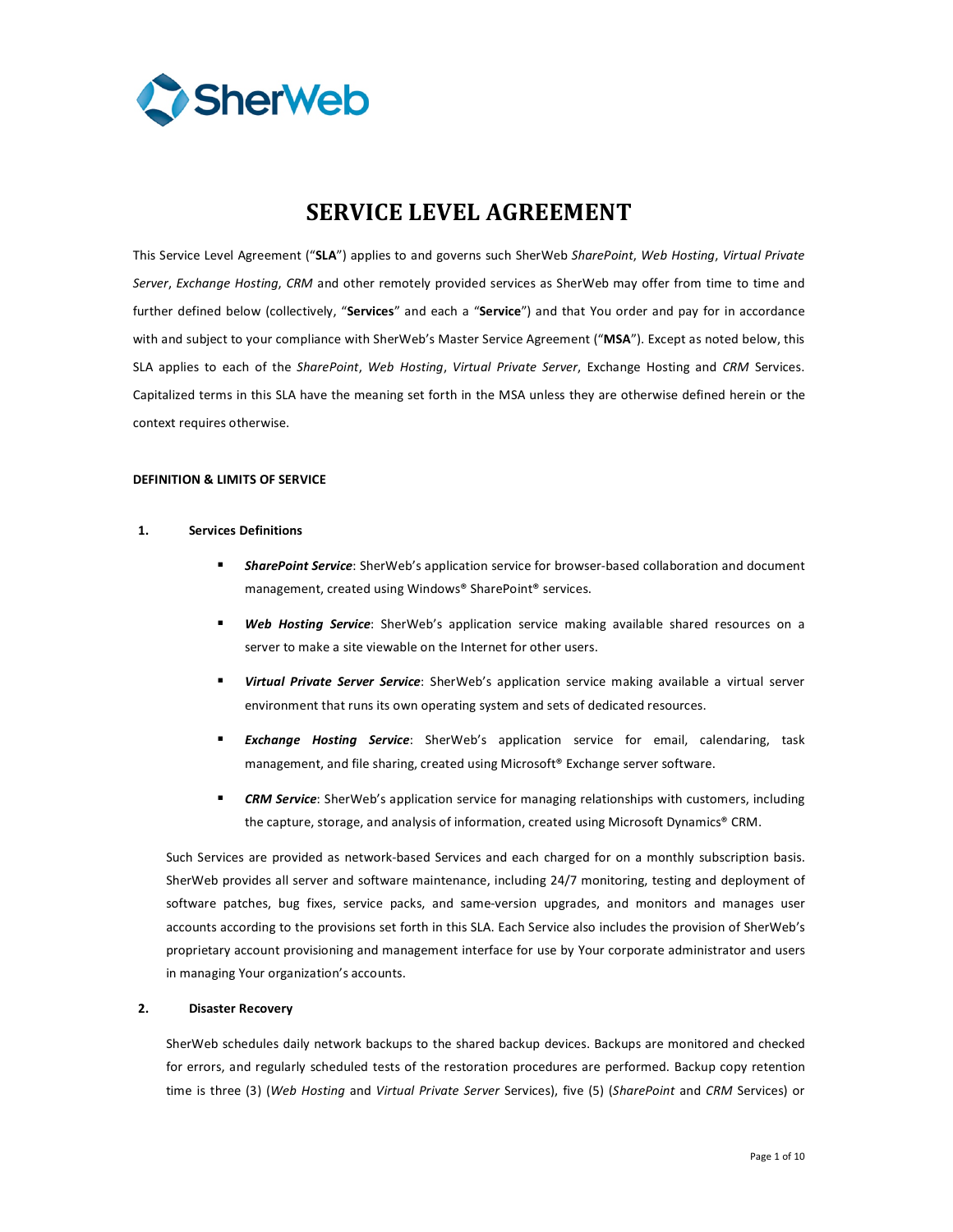

seven (7) (Exchange Hosting Service) days, as applicable. SherWeb does not guarantee, however, that a valid backup is available for every day of this 3/5/7 day period, as applicable. If a disruption of the Service occurs, SherWeb will assign its highest priority and will make its best commercial efforts to ensure the timely restoration of the Service. Depending on the type of disruption that has occurred, SherWeb may elect to first restore the Service without the data. Any data not immediately accessible after a disruption in the Service will be restored from the most recent backup and made accessible with SherWeb's highest priority. In order to ensure the readiness of SherWeb's operators to complete the offline restoration process, SherWeb runs frequent drills to test restoration performance. Please note, however, that SherWeb is not responsible for data loss
resulting
from
the
failure
or
loss
of
backup
media.

#### **3. Restoration**

SherWeb recognizes that from time to time, Your users or administrators may mistakenly delete, in whole or in part, items in Your database, mailbox or public folders, as applicable. As this is not a system fault and restoration may require partial implementation of SherWeb's disaster recovery procedures, SherWeb reserves the right to charge You, and You agree to pay for, these restorations for a fee of 150\$ USD per hour (with a minimum fee of 75\$ USD), plus taxes. Please note, however, that SherWeb does not guarantee the integrity of the
Web
content
or
mailbox
content,
as
applicable,
of
each
individual
backup.

(Only applicable to *Exchange Hosting* Service) Note that items within a mailbox that have been accidentally deleted can usually be restored directly from the Deleted Item Folder by the end user, even after the Deleted Item folder has been emptied. (Instructions for this procedure are contained within the Outlook® Help system.) Note, however, that SherWeb retains these deleted items online for no more than seven (7) days. If a public folder or mailbox cannot be recovered from the online Deleted Items storage, SherWeb must restore the items from the backup tapes employed in its disaster recovery systems. SherWeb will restore these items within 96 hours of an approved request from Your designated administrator acknowledging the fees.

#### **4. Public
Folder/Personal
Mailbox
Size
Limits**

(Only applicable to *Exchange Hosting* Service) You will receive a specified amount of storage assigned to each mailbox, as per the terms of the MSA. Warnings are automatically sent via email when a user reaches 90% - 95% of the limit granted by the system administrator for such user's personal mailbox. Another warning is sent via email when a user reaches the granted limit. Should a user exceed this limit, the user will be unable to send or receive email until the user either reduces the mailbox size below the imposed limit, or is granted an increase in personal mailbox capacity by the system administrator. SherWeb is not responsible for service unavailability or data loss caused by any mailbox or folder exceeding its storage capacity. You should not exceed the creation of more than 250 subfolders and/or 2 Gb total inside its public folder. Should You exceed the amount of 250 subfolders and/or 2 Gb total, SherWeb is not responsible for service unavailability and may require You to reduce the number of created subfolders. Furthermore, the number of items per public folder should not exceed 5,000 items. To manage the number of items per folder, You should configure expiration accordingly. If the 5,000 items per folder limit is reached regularly, even with an aggressive expiration schedule, consider segmenting the public folder into sub-topics and creating multiple public folders for each sub-topic.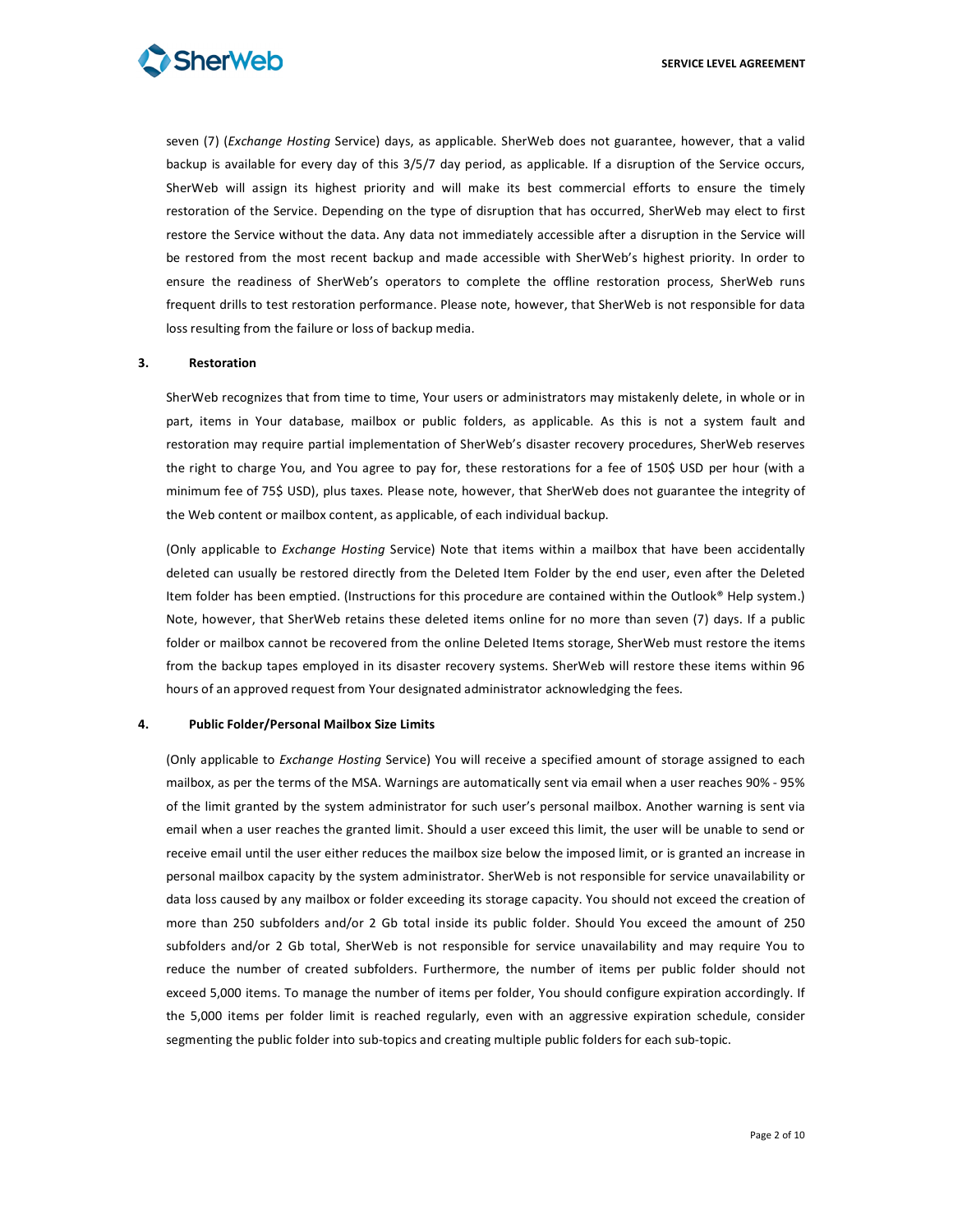

## **5. Email
Volume
Limits**

(Not applicable to *SharePoint* Service) Inbound and outbound Internet emails may contain a maximum of 1,000 (*Web Hosting* and *Virtual Private Server Services*), 500 (*Exchange Hosting* and CRM Services – advanced plan) or 1,000 (CRM Services - enterprise plan) recipients, as applicable, including all addresses in the To, CC, and BCC fields. Additionally, SherWeb policy limits users to sending and receiving Internet emails to a maximum of 500 recipients per 24 hours. If a user regularly sends and/or receives more than this number of emails per 24 hours, SherWeb reserves the right to increase the monthly subscription rate as it applies to that user. These limitations apply only to Internet messages; internal messages are not limited.

Sending bulk emails, including newsletters, opt-in email services, etc. through SherWeb's Internet gateway network ("Network") is prohibited. Attempting to send these types of mailings through the Network violates the terms of this SLA and, without limitation, voids the performance commitments provided for herein. Please see the MSA for further details. Please contact SherWeb to purchase additional services if You need to send these
types
of
mailings.

#### **6. Inactive/Disabled
Account
Policy**

Accounts
that
have
been
inactive
or
disabled
either
by
You
contacting
SherWeb
and
requesting
the
account
be terminated, by You using SherWeb's administration tools to terminate the account, or by SherWeb's account service team due to delinquent payment or otherwise, may be permanently deleted three (3) (Web Hosting Services) or seven (7) (SharePoint, Virtual Private Server, Exchange Hosting, and CRM Services) days, as applicable, after the date of account termination unless You agree to pay a SherWeb's applicable maintenance fee
for
the
inactive
accounts.

#### **SHERWEB
SUPPORT
&
OTHER
SERVICES**

#### **7. Systems
Support**

SherWeb provides systems support to Your designated administrators. Systems support is defined as support associated with issues/faults with SherWeb's servers. There are no additional charges for this support. (Note: please check the Server Status Page on our website before calling SherWeb's Client Support Services.) You may designate up to four (4), but no more than four (4), administrators who are authorized to call SherWeb's client support
services.

#### **8. End‐user
Support**

SherWeb also provides, at no additional charges, limited end-user support for each of the Web Hosting, SharePoint, Exchange Hosting and CRM Services. For the Virtual Private Server Service, end-user support may be purchased
separately. Please
contact
SherWeb
to
purchase
any
such
additional
end‐user
support
services.

#### **9. Account
Administration**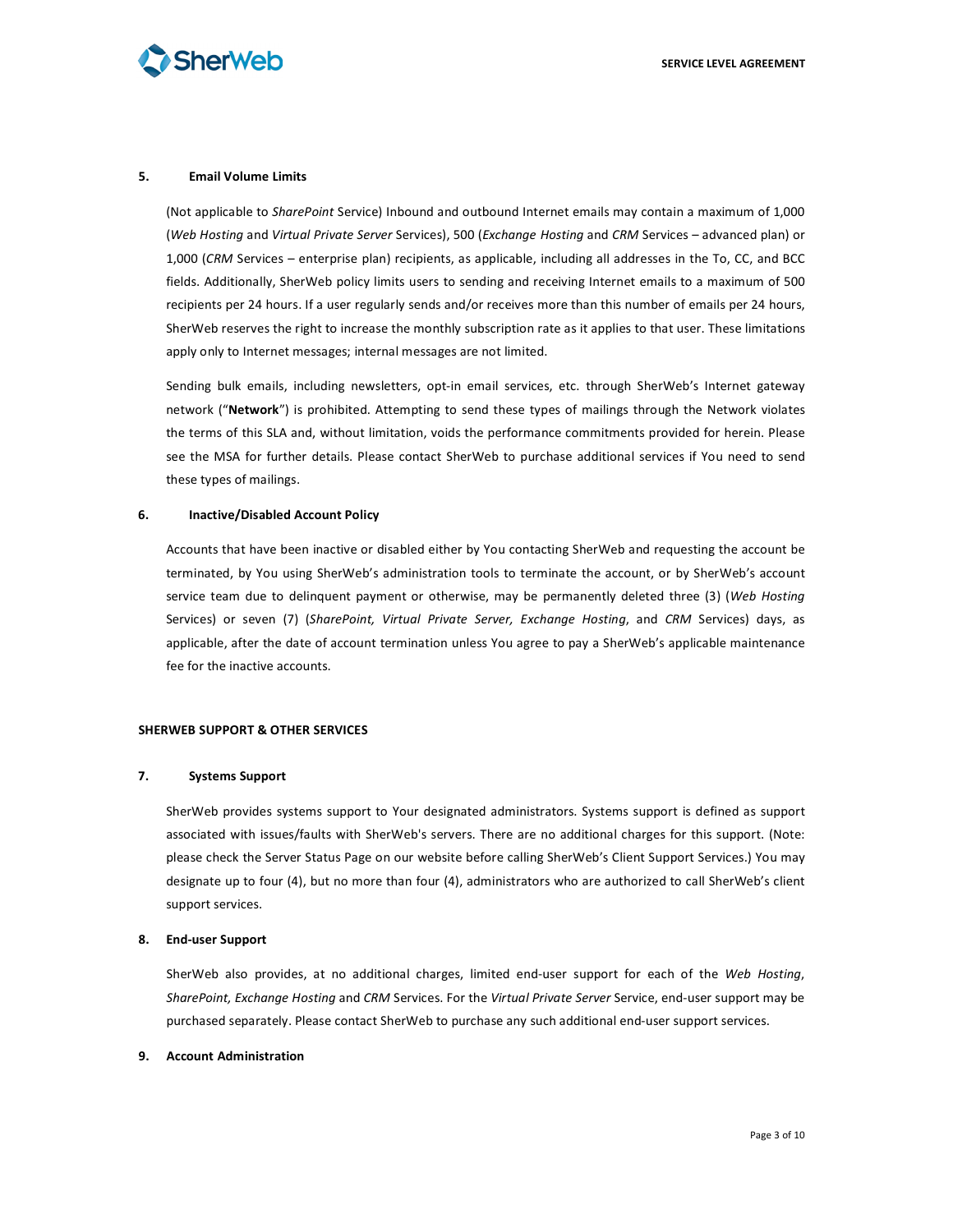SherWeb provides Your designated administrators with access to an account management and administration tool. The Control Panel enables Your designated administrators to change passwords, enable new accounts and disable old accounts, etc. You are entirely responsible for maintaining the confidentiality of your passwords and account. Furthermore, You are entirely responsible for any and all activities that occur under your account. You agree to notify SherWeb immediately of any unauthorized use of your account or any other breach of security. SherWeb will not be liable for any loss that you may incur as a result of someone else using Your password or account, either with or without your knowledge. However, You could be held liable for losses incurred by SherWeb or another party due to someone else using Your account or password. You may not use anyone else's account at any time, without the permission of the account holder.

#### **10. Wireless
Service
Support**

(Only applicable to the SharePoint, Exchange Hosting and CRM Services) For users who subscribe to SherWeb's BlackBerry-Exchange Service or other wireless services, SherWeb follows the same policies as above. SherWeb provides wireless access to the Exchange/SharePoint (as applicable) server through the use of third-party provided software. Success in configuration and set up of wireless server access is highly dependent upon device and wireless access provider chosen by You; therefore, SherWeb can only covenant that it shall use commercially reasonable efforts to assist You in configuring and supporting your wireless server access for the areas
of
the
access
not
under
SherWeb's
direct
control.

#### **11. Customer
Service,
Billing
and
Sales
Enquiries**

Non-technical and billing enquiries regarding Your account should be sent to billing@sherweb.com. All enquiries regarding the purchase of new accounts or additional services should be addressed to sales@sherweb.com.

#### **12. Optional
Support
Services**

In addition to the support described above, SherWeb also offers custom contracts for different types of support programs; please contact Your SherWeb sales representative for details. Additionally, several support offerings are available on an as-needed basis, with discrete pricing for each service. For advanced customization features (such as application development, form design, etc.) or for data migration services from existing in-house applications running at Your site, SherWeb will work on a project basis. SherWeb will provide a statement of work,
including
a
price
quotation,
prior
to
undertaking
such
a
project.

#### **SERVICE
LEVELS/PENALTIES**

SherWeb is committed to providing You with quality Services. To support this commitment, SherWeb observes the following
schedule
of
penalties
for
certain
failures
to
comply
with
this
SLA.

#### **13. Application
Service
Availability**

SherWeb covenants to a 99.9% average scheduled availability of a Service. This guarantee is calculated on a monthly
basis
and
applies
24
hours
per
day,
365
days
a
year,
except
as
noted
below.
Availability
is
defined
as the ability of a user within an organization to connect to a Service and access the CRM, SharePoint or other site, mailboxes, public folders or the Virtual Private Server connector, in each case as applicable. Rarely a Service may be functioning in some areas and not functioning in others; e.g., the documents may be available but the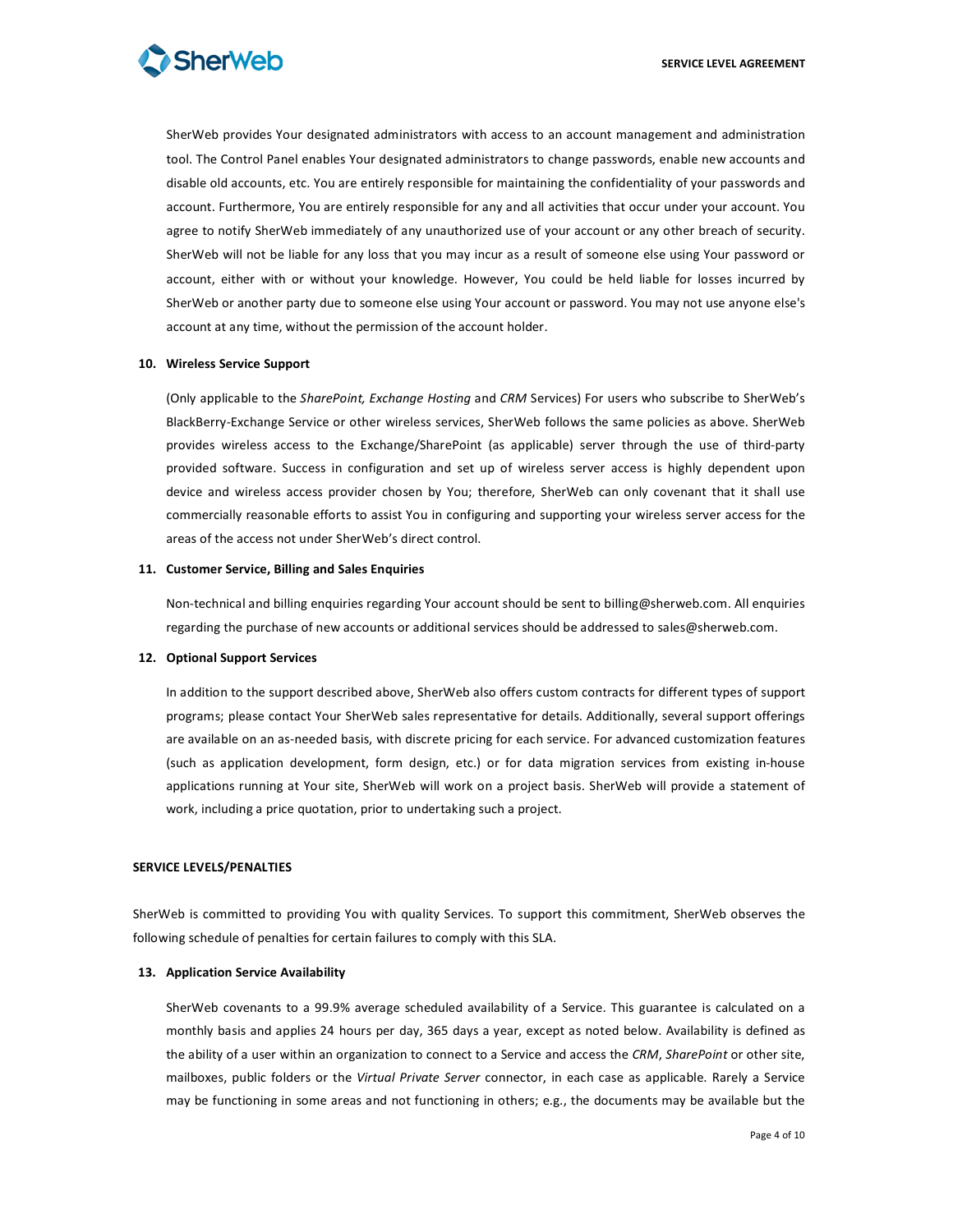

search engine may be unavailable (SharePoint Service), or the email function (receiving/sending emails) may be available but data in Public Folders and calendar may be unavailable (*Exchange Hosting* Service). This time of any such diminished functioning is not considered downtime and is excluded from the calculations of availability. In addition, the following conditions are specifically excluded from the calculation of availability

- A problem with Your network, Internet connection, or a private network connection to the Service, which prevents
You
from
reaching
a
site,
connector,
mailbox
or
public
folder.
- A problem connecting to the Service due to any action on Your part that triggers a security response; e.g., scanning the ports on a SherWeb router triggers a shut-down of the ports used by You.
- Scheduled maintenance (normally scheduled between 11:00 PM and 3:00 AM EST). SherWeb will provide two (2) days of notice prior to maintenance periods.
- Installation of urgent "hotfixes". These will be scheduled as quickly as possible after testing, with notification sent to You; the two-day notification above is waived for urgent hotfixes. SherWeb also reserves additional two (2) two-hour maintenance windows on Wednesdays and Saturdays from 11:00 PM to
1:00
AM
(EST),
during
which
the
servers
may
be
offline
for
urgent
fixes.
- Software "bugs" or problems within used products that create service interruptions. Bugs must be acknowledged
by
the
vendor
to
be
excluded
from
calculations.
- Problems connecting to the Service due to the addition of 3rd party (i.e. non-Microsoft) software installed on
Your
PC
or
network,
e.g.
Outlook
plug‐ins
and
add‐ons.
- Movement of mailboxes within the *Exchange Hosting* Service among the different SherWeb servers as SherWeb may do in its discretion. SherWeb makes no promise of notification to You for these moves, which, normally, should not affect users whose software is installed and configured correctly. Incorrect configuration of the user's software that results in the inability to connect to the Service is not considered downtime
and
is
excluded
from
the
calculation
of
system
availability.
- The period of time during which SherWeb disaster recovery is in effect.
- Any circumstance beyond SherWeb's reasonable control.

SherWeb calculates uptime as a percentage of the time during a month (30 days X 24 hours X 60 minutes) that the system
is
available,
excluding
the
conditions
above.

#### **14. Penalty
for
Non‐compliance/Application
Service
Availability**

On a per-Service basis, for each month in which the availability is below an average of 99.9% as calculated above, SherWeb will reduce the amounts due and payable to it relating to such Service for such month by 5%. In addition, for every 1% loss of availability below the 99.9% targeted average availability during the same calendar month, SherWeb will further reduce the amounts due and payable to it relating to such Service for such month by another 5%; provided that the maximum credit for non-compliance is 25% per month.

Note: Because of the architecture that SherWeb has created to provide the Service, users within an organization
may
be
spread
across
separate
and
distinct
servers.
In
the
case
where
one
server
suffers
downtime exceeding the service level guarantees, Your organization will be compensated only for those users with accounts
on
the
non‐complying
server,
on
a
pro‐rated
basis.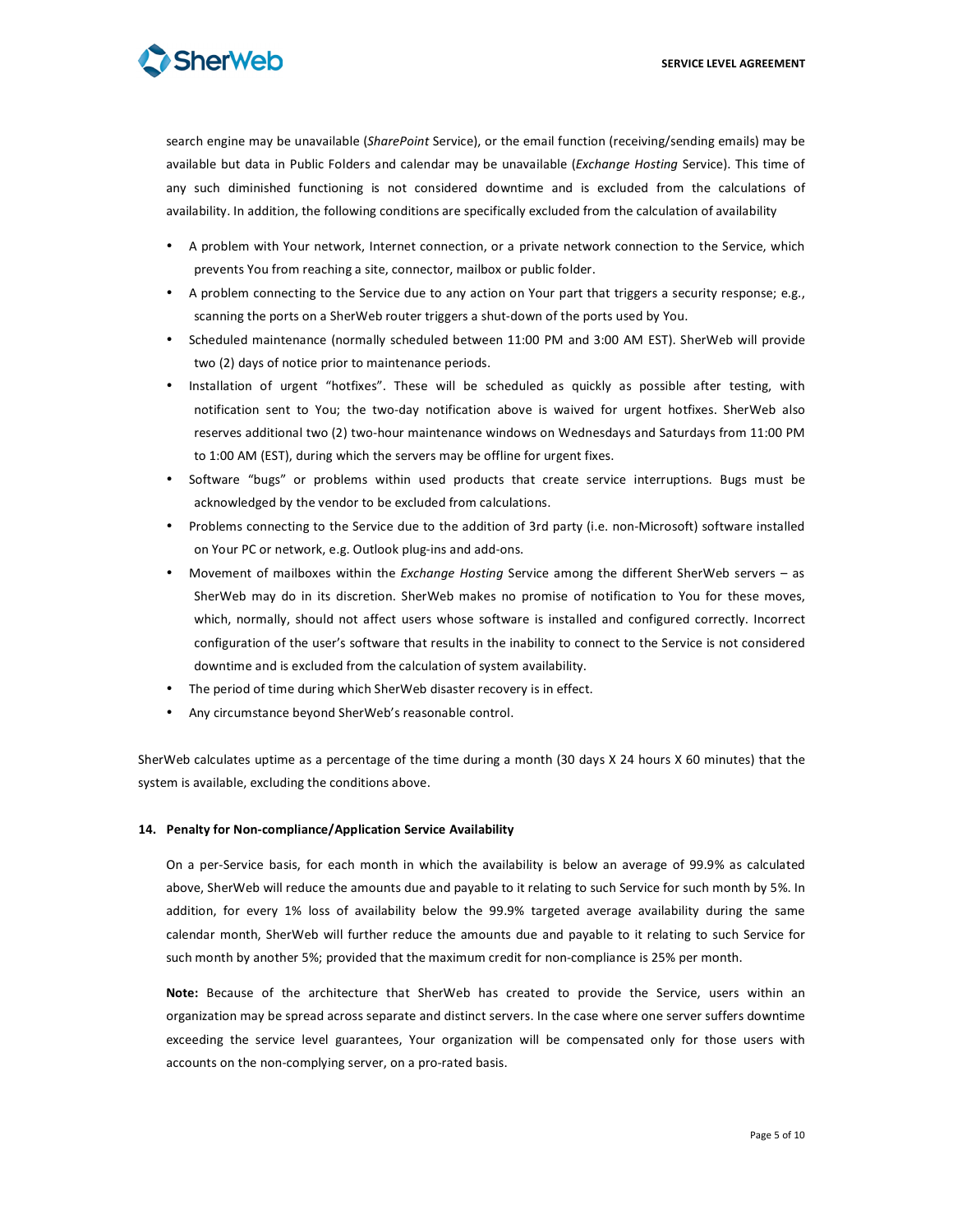

#### **15. Network
Availability**

SherWeb covenants to 99.9% Network Availability. Network Availability is defined as the ability to pass incoming and outgoing TCP/IP traffic through SherWeb's network from/to Your IP transit provider (Internet Backbone).

Servers unavailability resulting from loss of Network availability is excluded from servers availability calculations if the Network Availability loss is caused by any circumstance beyond SherWeb's reasonable control, including such factors as IP transit provider (backbone) or end users' portion of the network (commonly known as "last mile") failure, denial of service or similar attacks directed at the SherWeb's servers or the SherWeb's network.

#### **16. Penalty
for
Non‐compliance/Network
Availability**

On a per-Service basis, for each month in which the availability is below an average of 99.9% as calculated above, SherWeb will reduce the amounts due and payable to it relating to such Service for such month by 5%. In addition, for every 1% loss of availability below the 99.9% targeted average availability during the same calendar month, SherWeb will further reduce the amounts due and payable to it relating to such Service by another 5%, provided that the maximum credit for non-compliance is 25% per month.

#### **17. Network
Availability
Monitoring**

To verify the Network server availability, SherWeb will probe router port to which the server is connected every two minutes, with a 10-second failure threshold. If the probe is not successful, the port is considered nonoperational
and
NOC
personnel
on
duty
are
automatically
notified.

If two or more consecutive port probes fail, network downtime will be registered as the number of minutes between the first and the last failed tests. Downtime of less than five minutes in duration is not recorded. SherWeb will calculate server uptime and refund eligibility amounts based on this type of server monitoring.

#### **18. Web
Hosting
Servers
Availability**

(Only applicable to Web Hosting Service) SherWeb's primary commitment is to provide outstanding Web Hosting service to all customers. To support this commitment, SherWeb observes the following:

#### **WEB
SERVER
AVAILABILITY**

SherWeb covenants to 99.9% Web server availability, defined as the ability to retrieve the HTTP headers from the hosting server, calculated on a monthly basis. SherWeb will not monitor availability of individual web sites but only monitors the server availability as a whole for the Web Hosting Service.

Denial of service attacks or other types of attacks directed toward SherWeb's network of servers resulting in or contributing to downtime will not be included in Web Server Availability calculations.

Web Applications Availability Note Web Server Availability guarantee does not cover availability of specific applications or servers products (such as ColdFusion or ASP.NET applications) deployed on Web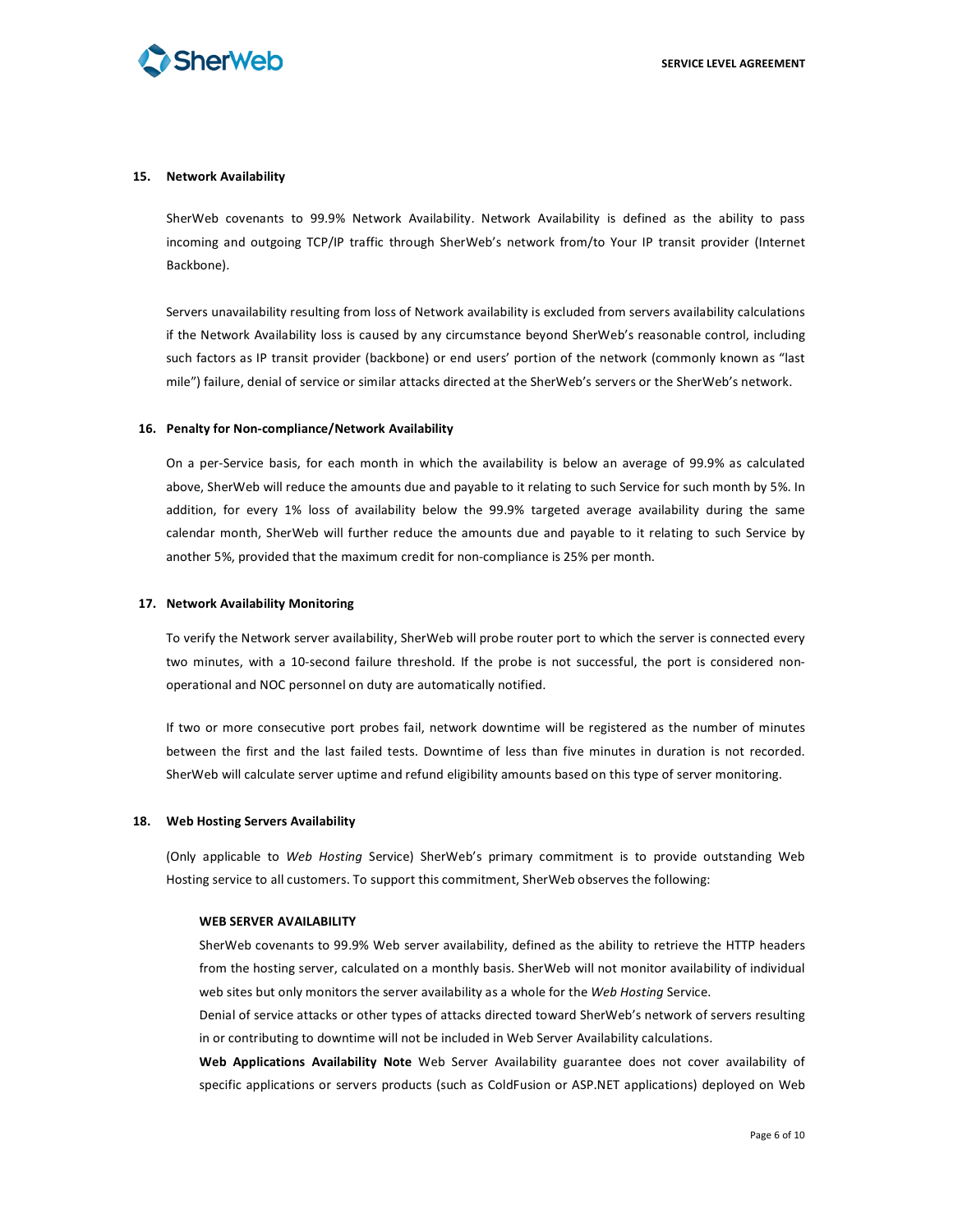# **Sherweb**

Server. Performance of such applications largely depends on the quality of code comprising such application, which is beyond of SherWeb's control.

#### **SQL
(DATABASE)
SERVER
AVAILABILITY**

SherWeb covenants to 99.9% SQL (database) server availability. SQL server availability is defined as the ability to receive a response from SQL server on port 1433, calculated on a monthly basis. SherWeb will not monitor availability of individual SQL databases but only monitors the server availability as a whole. Denial of service attacks or other types of attacks directed toward SherWeb's network of servers resulting in or contributing to downtime will not be included in SQL Server Availability calculations.

## **MAIL
SERVER
AVAILABILITY**

SherWeb covenants to 99.5% Mail server availability. Mail server availability is defined as the ability to retrieve the SMTP and POP headers from the mail server, calculated on a monthly basis. SherWeb will not monitor availability of individual mail accounts or mailboxes but only monitors the server availability as a whole

Denial of service attacks, mail bombing, and other flooding techniques directed toward SherWeb's mail servers resulting in or contributing to downtime will not be included in Mail Server Availability calculations.

The outgoing email protocol used on the mail server (SMTP) is a "store-and-forward" type of protocol that does not guarantee immediate delivery of email messages. If the mail server's first email delivery attempt fails, it will re-attempt delivery according to a predefined schedule. If the message fails to be sent for 24 to 72
hours,
the
messages
will
be
returned
to
the
sender.

# 19. **Exchange Hosting Specific Terms** (Only applicable to *Exchange Hosting* Service)

**Email Delivery Restrictions** Individual email messages (including attachments) inbound from the Internet or outbound to the Internet are limited to 50 Mb. Internet email messages including attachments greater than 50 Mb will not be moved through SherWeb gateways and, instead, will generate an error message to the sender. If users require the ability to send Internet email messages over 50 Mb, SherWeb can, upon request, make special arrangements for such users. Additionally, SherWeb will assist clients in understanding how to reduce the size of, or separate, large documents so that they can be transmitted via the *Exchange
Hosting*Service.

Mail Delivery Times Email messages including attachments of less than 20 Mb that are received inbound from the Internet gateways, or those sent from one mailbox on the *Exchange Hosting* Service to a second mailbox on the Service, generally will be delivered in 60 seconds or less. Email messages including attachments of less than 20 Mb outbound to Internet gateways generally will be sent from the Exchange Hosting Service within 60 seconds; delays at the gateways due to Internet issues are not covered by this SLA.

**Exceptions** SherWeb makes no covenant regarding the timing of delivery or receipt of mail being processed on the Internet. Delivery times covered by this SLA are only for mail sent between servers, mailboxes, and/or gateways on the *Exchange Hosting* Service. Additionally, SherWeb's spam control functionality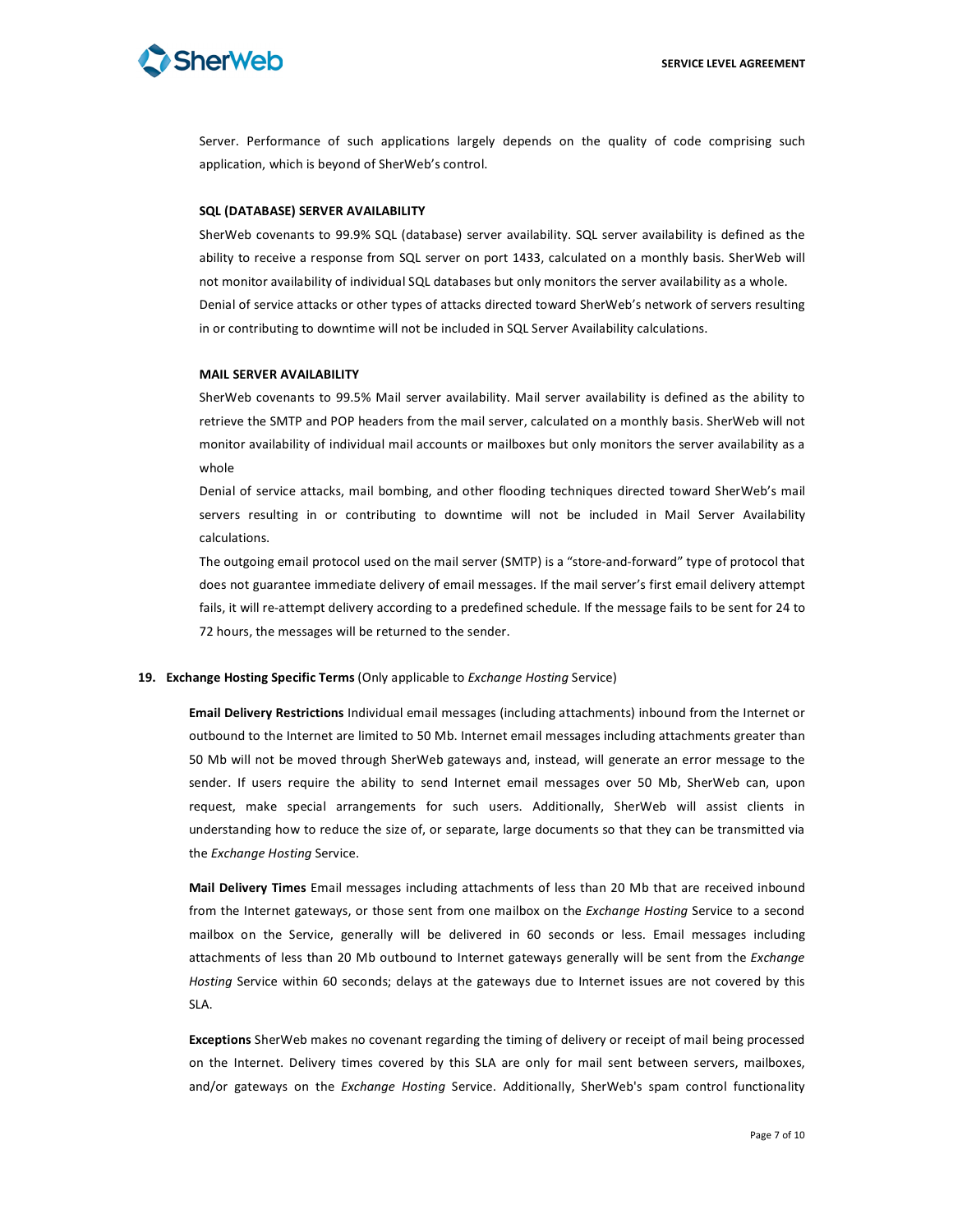

performs additional analysis and processing of inbound emails, so the delivery times specified above do not apply
for
delays
due
to
same.

Penalties for Non-Compliance If SherWeb causes mail delivery delays in excess of the parameters defined above for 2 hours or more in any given month, SherWeb will reduce the amounts due and payable to it relating to the *Exchange Hosting* Service for such month by 5% for each mailbox affected. For every additional 2 hours of delay of email service during the same calendar month, SherWeb will further reduce the amounts due and payable to it relating to the *Exchange Hosting* Service by another 5% of the original price charged for such month. The maximum credit per month for message delays will be 15%.

Protection Against Viruses SherWeb provides inbound anti-virus scanning as part of the Exchange Hosting Service, and will make its best commercial efforts to protect against SMTP borne viruses and other computer software threats. SherWeb's anti-virus protection has proven highly effective since its deployment; however, due to the rapidly evolving nature of viruses, Trojan Horses, and other email-borne security issues, SherWeb can make no guarantees against these types of threats.

Protection Against Spam SherWeb provides anti-spam filtering as part of the Exchange Hosting Service, and will make its best commercial efforts to protect against unwanted emails. The Advanced Spam Firewall is an integrated hardware and software solution for complete protection of your mailbox. Although this system has proven highly effective, SherWeb cannot make any guarantees in the system's filtering efficiency.

#### **20. Web
Hosting
Specific
Terms**

Web Space Usage Included disk space may only be used for content linked or directly related to the hosted web site. Disk space may not be used at any time as a location to archive and/or backup files not directly related
to
the
hosted
web
site.

#### 21. Server Software (Not applicable to *Exchange Hosting* Service)

SherWeb will exercise industry standard practices to ensure that pre-installed software is correctly configured in all material respects. In case there is more than one way to configure software, SherWeb will choose the configuration
it
determines,
in
its
sole
discretion,
to
be
the
most
appropriate.

SherWeb will install security patches, updates, and service packs as soon as practical. Software updates may change system behaviour and functionality and as such may negatively affect your applications. SherWeb cannot
foresee
nor
can
it
be
responsible
for
 service
disruption
or
changes
in
functionality
or
performance
due to implementation of software patches and upgrades. If such disruption or changes occur, SherWeb will provide its best efforts to remedy the situation as soon as possible after being notified of the problem by you.

SherWeb is not responsible for problems that may arise from incompatibilities between new versions of the software and Your content, regardless of whether it was a requested, required or discretionary upgrade. Nevertheless, SherWeb will provide its reasonable efforts to help You to find a workaround.

Any log processing (web reporting) software made available is provided on an "as is" basis. SherWeb is not responsible for bugs in the software or for interpreting the reports generated by the software. SherWeb, in its sole discretion, can upgrade the software to newer versions or replace it with different software upon providing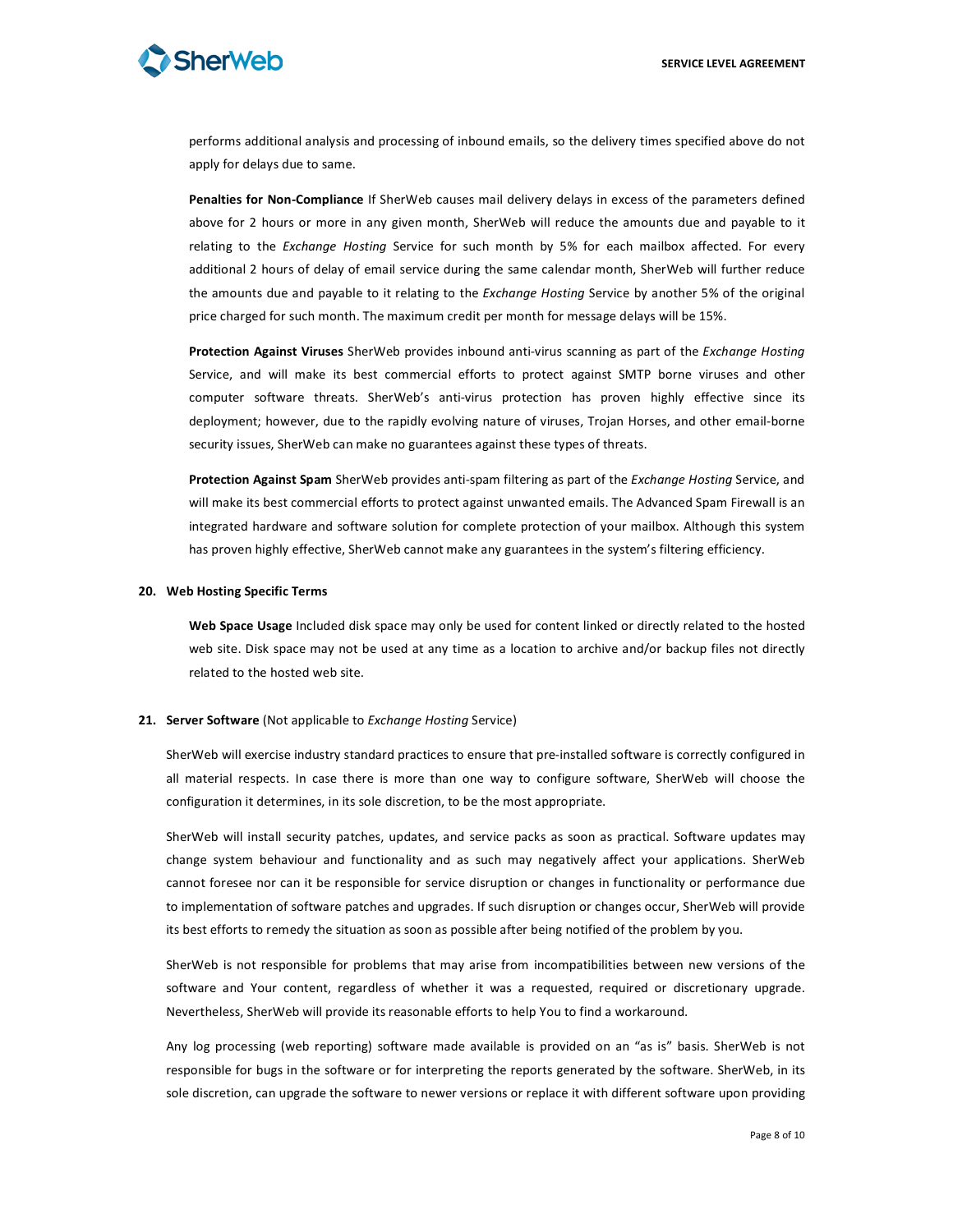

a reasonable notice to you. SherWeb cannot foresee nor will it be responsible for any incompatibility of newer versions and other software you may choose in conjunction with the log processing software.

#### **22. Storage
Capacity;
Data
Transfer;
Server
Resources**

(Not applicable to *Exchange Hosting Service*) Each account is allocated storage capacity and data transfer amounts on SherWeb's servers according to the plan and options selected by You. This allocated storage size and data transfer can be increased through the Account Manager for an additional charge up to the maximum amount allowed for each plan or service. The servers may stop accepting, processing, or delivering data when the purchased limit is reached thus causing server unavailability or data loss. SherWeb shall not be held responsible
for
such
unavailability
or
data
losses.

Your Web and FTP servers are configured to log all requests to the log files. The average retention period is one month. The log files are stored in shared server space and not counted towards account's allocated storage capacity. The maximum size of stored log files is limited to 1 Gb. When this limit is exceeded, the oldest log files are
deleted
to
bring
the
usage
within
allowed
limit.

Shared servers resources are shared among all accounts hosted on the same server. SherWeb configures servers in such a way so the accounts are separated from each other to the maximum possible degree. However, due to its nature, shared resources accessibility level cannot be guaranteed.

#### **23. Security**

Access to SherWeb operations center and systems is restricted to authorized personnel. SherWeb ensures that its employees and contractors are familiar with and understand its policies; SherWeb takes all possible security measures to protect the security of Your data. SherWeb will make its best commercial efforts to protect the security of its systems and services, and the data that resides therein.

# **24. Data Retention**

SherWeb shall not be responsible for retaining any of your data after account termination. All data is deleted from the servers after the account is terminated and from back-ups during scheduled back-up rotation. SherWeb shall not restore, provide on any storage media or send out any data pertaining to existing or terminated
accounts.

#### **25. Maximum
Aggregate
Credits/Penalties**

In all cases, the maximum, aggregate cumulative SLA credit/penalty in any given month for any given Service and for all service levels combined (including application service availability, network availability, etc.), is 25% of the
underlying
fees
for
such
Service
for
such
month.

# **GENERAL
PROVISIONS**

#### **26. Certain
Operational
Customer
Responsibilities**

To
access
and
use
the
Services,
You
must
provide
at
the
very
minimum
and
without
limitation: